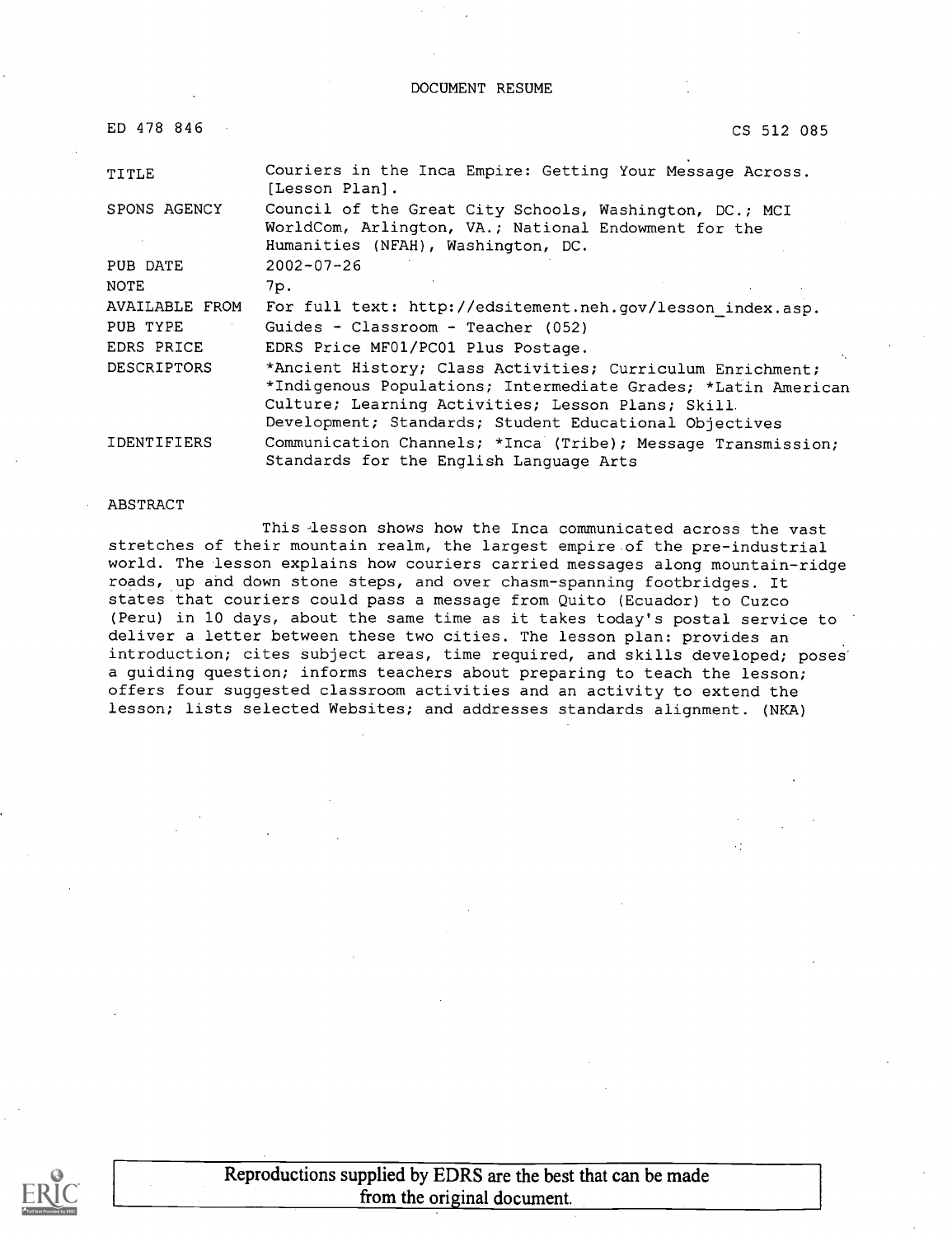Couriers in the Inca Empire: Getting Your Message Across. EDsitement Lesson Plan.

U.S. DEPARTMENT OF EDUCATION<br>CHice of Educational Research and Improvement<br>EDUCATIONAL RESOURCES INFORMATION<br>CENTER (ERIC)<br>This document has been reproduced as<br>received from the person or organization<br>originating it.

- 
- Minor changes have been made to improve reproduction quality.

ED 478 846

Points of view or opinions stated in this document do not necessarily represent official OERI position or pohicy.



BEST COPY AVAILABLE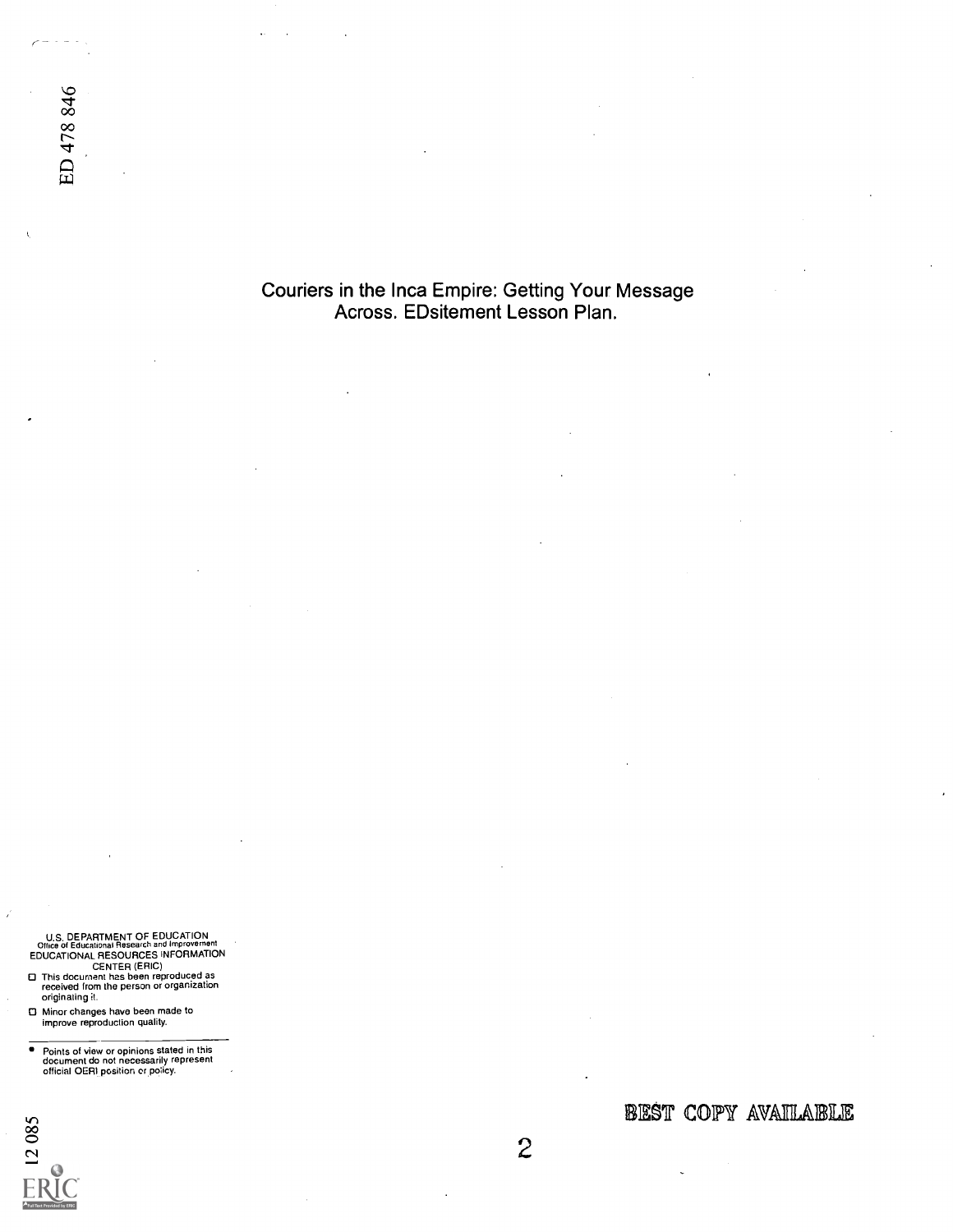## Couriers in the Inca Empire: Getting Your Message Across

## Introduction

This lesson will show how the Inca communicated across the vast stretches of their mountain realm, the largest empire of the preindustrial world. It will explain how couriers carried messages along mountain-ridge roads, up and down stone steps, and over chasmspanning footbridges. Couriers could pass a message from Quito to  $\sim$  G R A D E S Cuzco in 10 days, about the same time as it takes today's modern postal service to deliver a letter between those two cities.

## Guiding Question:

How did the Inca communicate over large distances in an empire without the wheel, the horse, or the written word?

## Learning Objectives

After completing this lesson, students will be able to:

- Describe the Inca as a people who built an empire in the mountains of South America
- Locate the Inca Empire on a map
- Appreciate the challenges of communicating over the large distances and difficult terrain of the Inca Empire
- Describe the role of couriers in the Inca Empire
- Explain the use of *quipus*, colored and knotted ropes carried by couriers that tallied numbers of warriors, amounts of gold, quantities of corn, etc.

#### Preparing to Teach this Lesson

This lesson plan consists of four learning activities that build upon one another and should, therefore, be used sequentially. The first two activities provide background and context on the Inca Empire. The second two activities consider the Inca courier system. The lesson can be extended by examining the Inca use of quipus, the knotted ropes employed for record-keeping.

Much of what we know about the Inca and their empire comes from the Spanish. However, in order to keep the focus on the Inca, the lesson makes no reference to the European conquest of South America.

Review the suggested activities, then download and duplicate any online materials you will need. If desired, you can bookmark specific web pages so that students can access relevant online materials directly; print out required pages and duplicate copies as necessary for student viewing. (See Selected EDSITEment Websites for a guide to locating online materials.)

For Activity 2, you may wish to have at hand a picture book of South America or Peru that helps to show the ruggedness of the Andes terrain.







Inca Trail-Courtesy of Latin American Network Information Center Angus McIntyre (Raingod.com)

## Subject Areas<br>Art and Culture

Anthropology History and Social Studies World History - Latin America

#### Time Required

Activity 1: 1 class period or less Activity 2: 1 class period or less Activity 3: 1 class period or less Activity 4: 1 class period or less

#### Skills

map reading graphic representation of information critical thinking communication collaboration

#### Additional Data

Date Created: 07/26/02

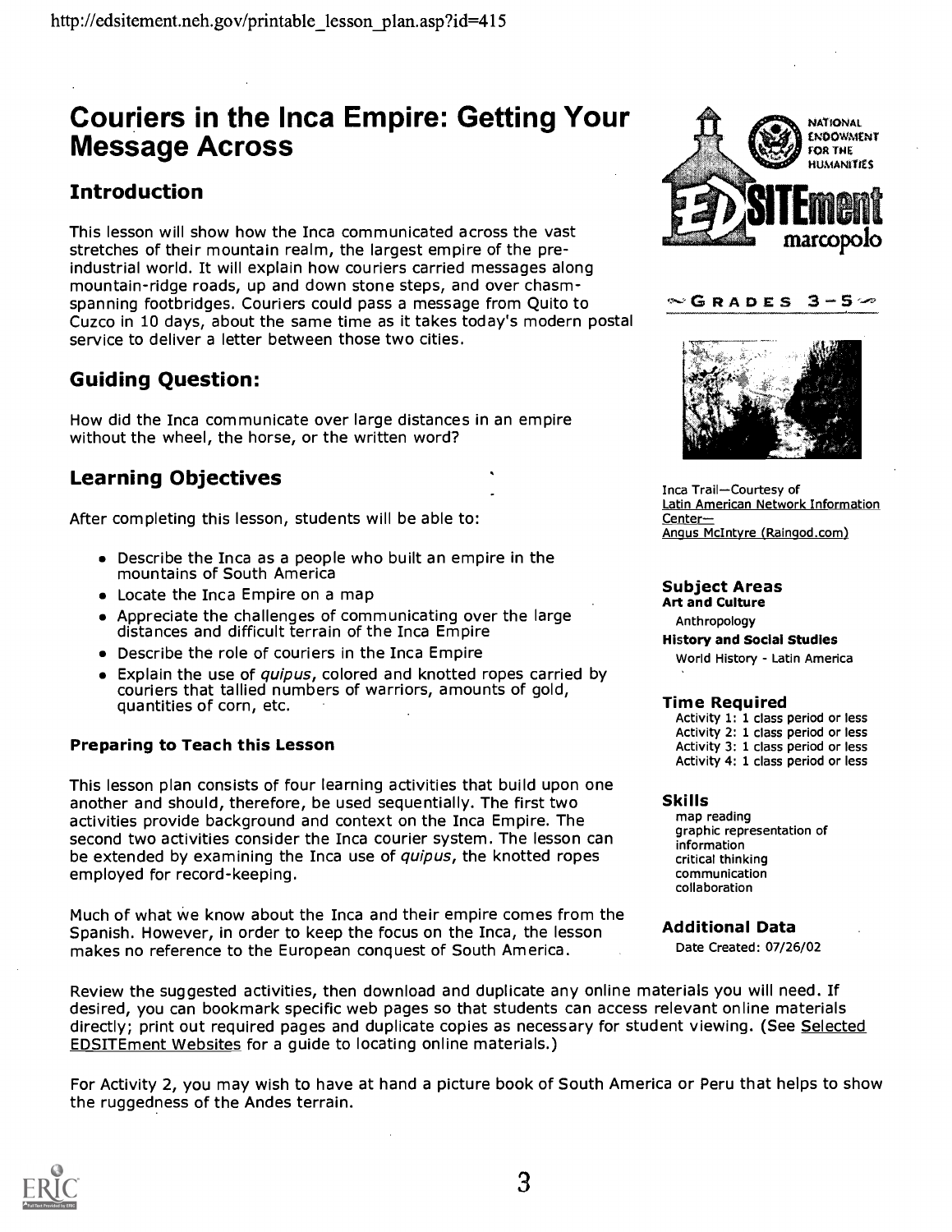## **Suggested Activities**

1. Who Were the Inca?

2. Where Were the Inca?

#### 3. Getting Your Message Across the Mountains

#### 4. Play a Game of Telephone

#### Extending the Lesson: Messages in Knots

#### 1. Who Were the Inca?

As far as the Inca were concerned, theirs was the greatest of all the world's civilizations. They may have been right. Their empire was the largest of the pre-industrial world; their golden capital, Cuzco, the richest city in the Americas.

Beginning in the 1300s, the Inca moved down from their Andean homeland to conquer the neighboring lands and peoples along the Pacific coast of South America. By the time the Spanish arrived in the early 1500s, the Inca Empire was at the height of its power. It stretched some 2,500 miles-the approximate distance from Washington, DC, to Los Angeles, California—and incorporated more than 12 million people speaking 20 different languages.

For background on the empire, consult the EDSITEment-reviewed site Conquistadors; read the pages on "Growth of the Inca Empire."

Begin by asking what the students know about the Inca and the Inca Empire. They may associate the Inca with a number of things, such as the Andes, gold, mummies, South America, terraced farming, llamas, or Machu Picchu.

Explain that there were several significant things that the Inca did not have: the wheel, the horse, or the written word, all of which will have significance for this lesson.

Preview for the students some key words:

- $\bullet$  'courier-a messenger
- quipu-a cord with other (knotted) cords attached, used to keep records
- empirea territory inhabited by different people that is ruled over by a single sovereign, or monarch
- Andes-the mountain range in South America
- $\bullet$  terrain-the physical features of a tract of land
- $\bullet$  Peru-the modern-day country in South America that was the heart of the Inca Empire

Before proceeding to the next activity, ask the students to write three to four sentences answering the question, "Who were the Inca?"

#### 2. Where Were the Inca?

Have the students locate the Inca Empire on a map. Show the empire's geographical context by going to the map site on the EDSITEment-reviewed website National Geographic's Xpeditions. On the world map, click on South America. Explain that the Inca Empire stretched along the western part of the

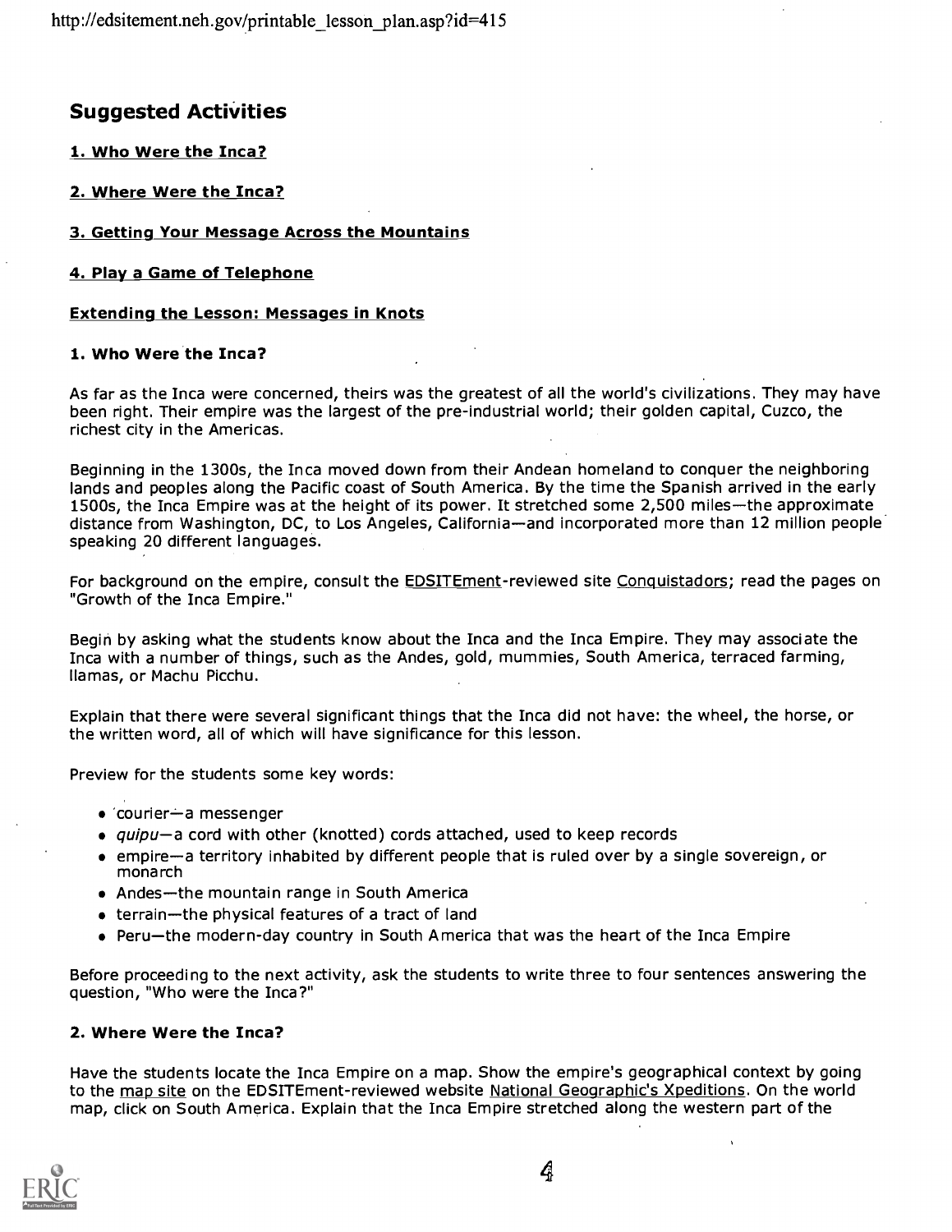continent, from what is now Colombia to northern Chile.

Examine the empire in more detail by clicking on the map in the right-hand margin of this page from the EDSITEment-reviewed resource Conquistadors.

Explain to the students that one geographical feature dominates this stretch of land: the Andes mountains.

The Andes run for 4,500 miles along the west coast of South America, making them the longest mountain range in the world. They rise 20,000 feet into the air-more than half the height at which a jumbo jet cruises.

There's little oxygen up that high, and it's often bitterly cold. Yet it was there that the Inca built their empire in the clouds-the largest in the pre-industrial world.

Show the students the rugged terrain that made up much of the Inca Empire:

- views of a river, mountains, valley, and pass-at the Inca Trail and Machu Picchu (Virtual Inca Trail), a link available through the EDSITEment-reviewed Latin American Network Information Center (LANIC)
- snow-covered peaks—at the Mountain Institute, a link available through LANIC (click on the images to enlarge)
- a valley, Machu Picchu, and a neighboring peak—at the Andes Web Ring Page (Machu Picchu, A Photo Gallery), a link available through LANIC

Use a picture book of the Andes if you have one.

Have the students write one to two sentences answering the question, "Where were the Inca?"

#### 3. Getting Your Message Across the Mountains

How do you think messages were passed across this great mountain empire-in a time before automobiles and planes and telephones and email? The Inca didn't even have horses or the wheel or a written language. Yes, they had llamas, but these animals didn't like to be ridden and were only used to carry supplies. All traveling was done on foot. How did the Inca pass messages? They used couriers.

Explain that the Inca built a 10,000-mile network of trails, some as wide as 24 feet, to knit together the parts of their empire. Show the students a section of one of the trails at the Virtual Inca Trail, and at the Conquistadors site (click on the road icon in the right-hand margin).

The Inca used couriers throughout the empire, all along the well-made trails. The couriers worked as a kind of relay team. Stationed every few miles, they could carry messages at a speed of 150 miles a day. (They were so fast that the Inca emperor used them for more than just messages; sometimes he had them deliver to his kitchen fresh fish from the Pacific Ocean.)

How do you think the couriers passed on their messages? Remember, they had no written language. They had to pass on memorized messages. So they not only had to have good legs, they had to have good memories, too.

Have the students write two to three sentences answering the question, "How did the Inca get their messages across the mountains?"

#### 4. Play a Game of Telephone

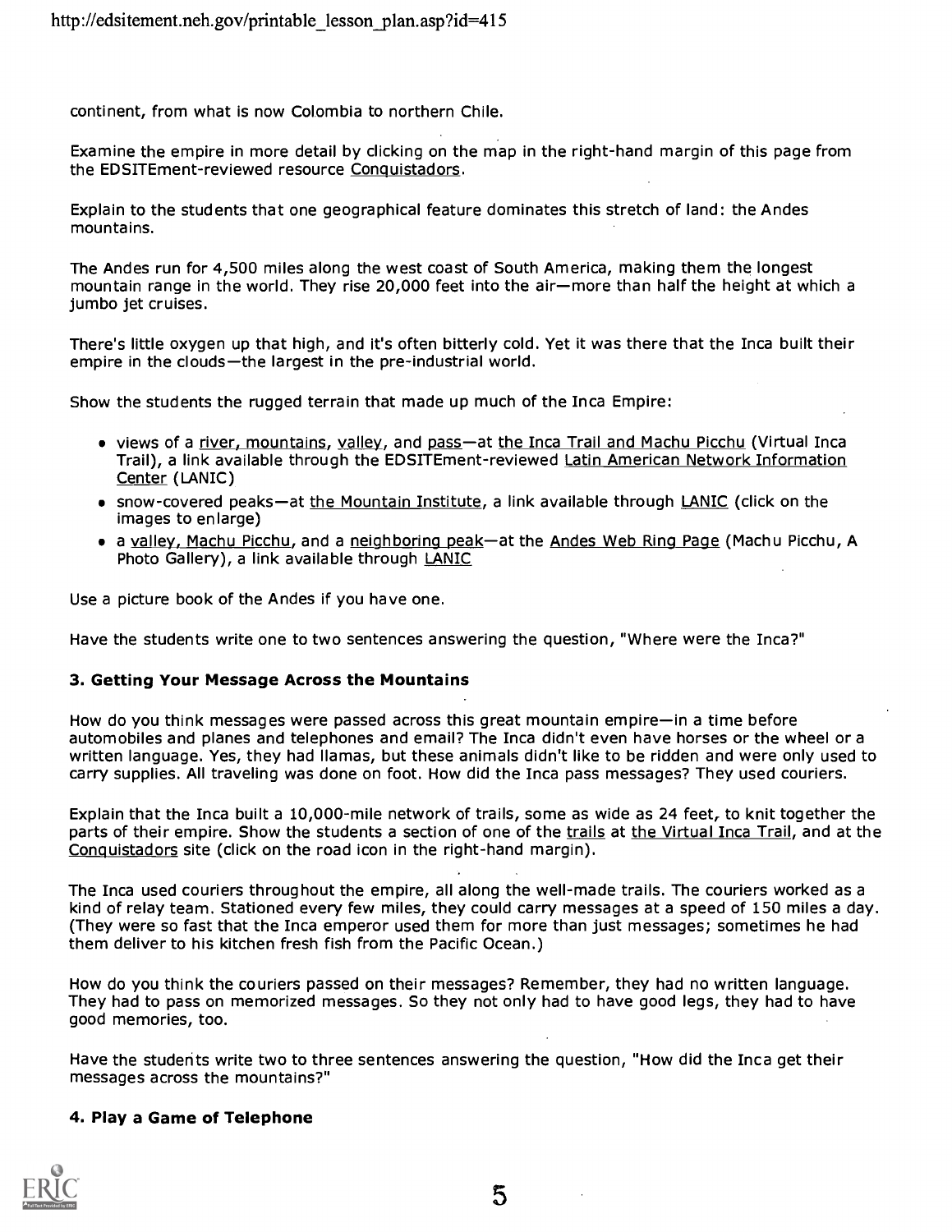Set up a game of telephone for the class to show how messages that are passed on by word of mouth can go wrong. Have them communicate a message of four sentences.

Then show the students how mnemonics can help.

Have them write the word **INCA** down the left side of a page. Ask them to write out a message using the letters of INCA to spell a message. For example:

 $\mathbf I$  haven't heard from you in a long time.

N ot much going on here.

 $\mathbf C$  an you send me a message by courier?

 $\mathbf A$  II I need to know is that you're OK.

Have the students memorize the message, then try to deliver it again.

#### Extending the Lesson: Messages in Knots

To pass on their messages, Inca couriers also used *quipus. Quipu* means knot in Quechua, the native language of the Andes. The *quipu* was a useful record-keeping tool for the Inca government. For background, visit Conquistadors; click on the right-hand icon "Quipus."

Quipus were special knotted strings that kept track of numbers. Different-colored quipus stood for different things. Yellow, for example, stood for gold; red stood for warriors. Different knotted strings were tied together to convey a message.

Have the students make their own *quipu* to show the year they were born.

Ask them to attach four different colors of yarn to a plain-colored string. Let the first string stand for thousands, the second for hundreds, the third for tens, and the fourth for ones. (For example, a student born in 1991 would tie one knot in the first string, nine knots in the second string, and one knot in the last string.)

#### Selected EDSITEment Websites

- Conquistadors On-line Learning Adventure<br>[http://www.pbs.org/opb/conquistadors/home.htm] o Peru [http://www.pbs.org/opb/conquistadors/peru/peru.htm]
- Latin American Network Information Center<br>[http://lanic.utexas.edu/]
	- o Countries [http://lanic.utexas.edu/subject/countries/]
	- o Peru [http://lanic.utexas.edu/la/peru/]
	- o The Mountain Institute (under "Environment) [http://www.mountain.org/Huascaran.html]
	- o Social Sciences [http://lanic.utexas.edu/subject/social/]
	- o Anthropology and Archaeology [http://lanic.utexas.edu/la/region/anthropology/]
	- o The Virtual Inka Trail and Machu Picchu (under "Peru") [http://www.raingod.com/angus/Gallery/Photos/ SouthAmerica/Peru/IncaTrail.html]

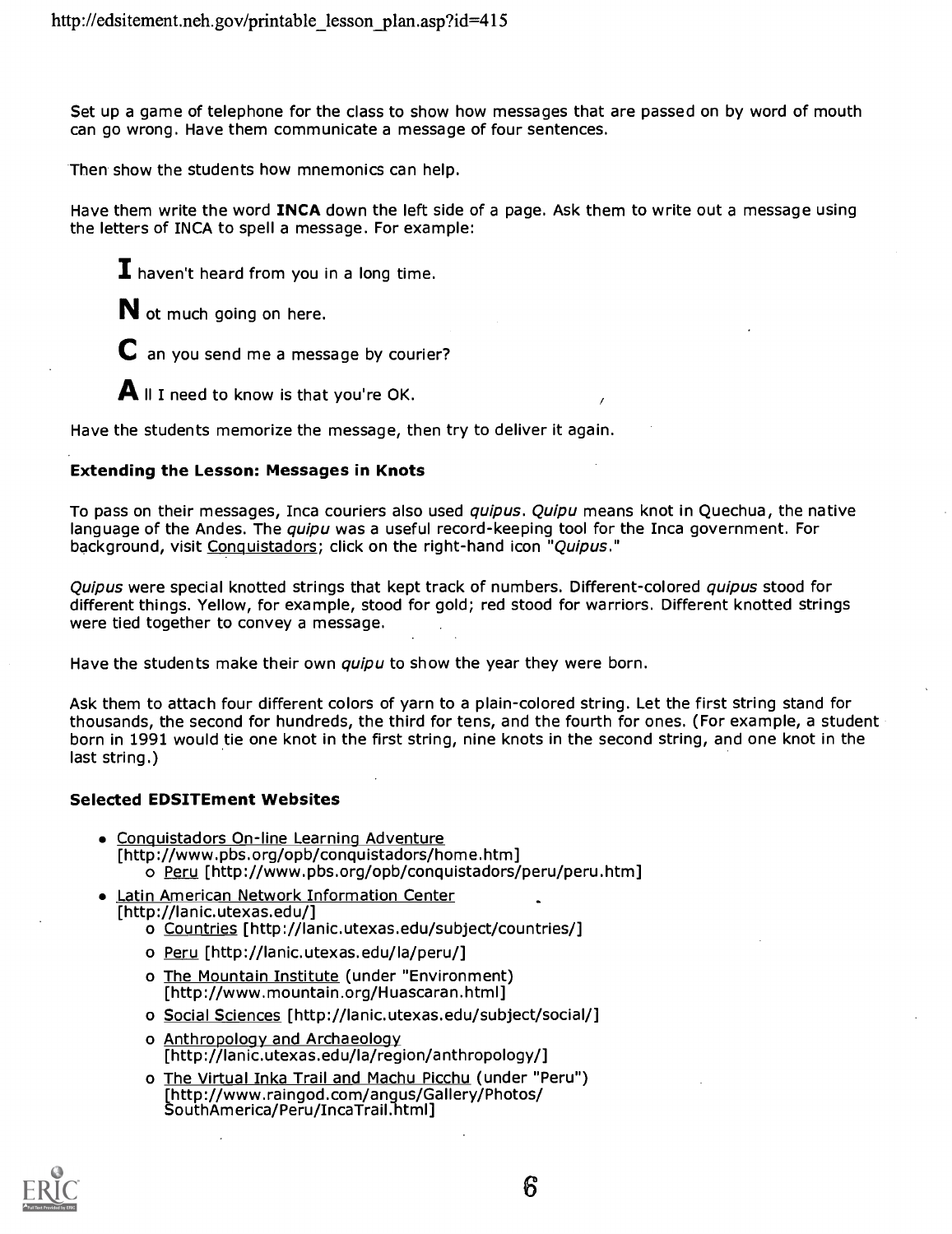- o The Virtual Inca Trail [http://www.raingod.com/angus/Gallery/Photos/SouthAmerica/<br>Peru/IncaTrail/IncaTrail1.html]
- o Andes Web Ring Page (under "Peru") [http://www.jqjacobs.net/andes/index.html]
- o Machu Picchu, A Photo Gallery [http://www.jqjacobs.net/andes/machu.html]
- o Recreation [http://lanic.utexas.edu/subject/recreation/]
- o Travel [http://lanic.utexas.edu/la/region/travel/]
- o The Inca Trail to Machu Picchu [http://www.ex.ac.uk/~RDavies/inca/]
- o The Ruins on the Inca Trail [http://www.ex.ac.uk/~RDavies/inca/ruins1.html]
- National Geographic's Xpeditions map site [http://www.nationalgeographic.com/xpeditions/atlas/]

### Other Information

### Standards Alignment

1. NCSS-1

Culture and cultural diversity. more

2. NCSS-2

Time, continuity, and change. The ways human beings view themselves in and over time. more

3. NCSS-6

Power, authority, and governance. more

4. NCSS-7

Production, distribution, and consumption. more

5. NGS-15

How Physical Systems Affect Human Systems

6. NGS-4

The Physical and Human Characteristics of Places

7. NGS-9

The Characteristics, Distribution, and Migration of Human Population on Earth's Surface